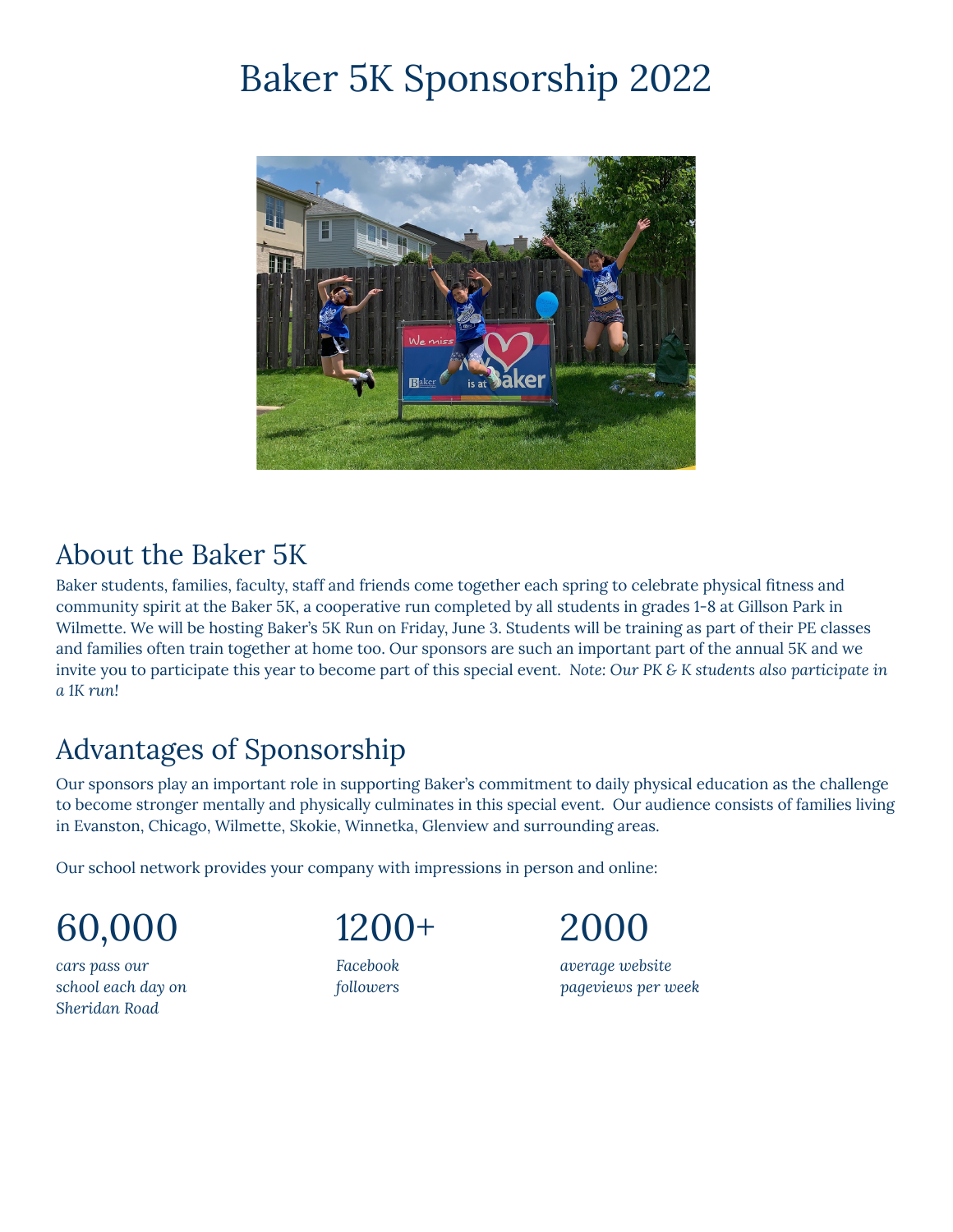## Participating Through Sponsorship

We welcome your participation at one of the following levels:

| Sponsorship<br>Levels $*$                                                                                  | \$5000                                              | \$3000                                              | \$1000                          | \$500                           |
|------------------------------------------------------------------------------------------------------------|-----------------------------------------------------|-----------------------------------------------------|---------------------------------|---------------------------------|
| Placement on 5K<br>t-shirt worn by all<br>participants*                                                    | Large Logo                                          | Large Logo                                          | Medium Logo                     | Name                            |
| <b>Placement on Baker</b><br>sponsors webpage<br>with link to your<br>website                              | Large Logo                                          | Medium Logo                                         | Small Logo                      | Name                            |
| Recognition in the<br>weekly school<br>newsletter                                                          | Logo                                                | Name                                                | Nae                             | Name                            |
| Recognition in<br>dedicated eblast<br>about 5k sponsors                                                    | 250 word max<br>write-up with logo<br>and hyperlink | 100 word max<br>write-up with logo<br>and hyperlink | Name with logo and<br>hyperlink | Name with logo and<br>hyperlink |
| Individual<br>recognition in posts<br>on Facebook (1200+<br>followers)                                     | Yes                                                 | Yes                                                 | Yes                             | Yes                             |
| Placement on<br>Sheridan Road<br>banner displayed for<br>one month<br>(May-June, seen by<br>60k cars/day)* | Large Logo                                          | Large Logo                                          | Medium Logo                     | Name                            |

If a sponsor would like to be the presenting sponsor at the \$10,000 level, please contact Rachel Yantis. The **presenting sponsor receives all of the benefits listed above plus presenting sponsor signage on race day.**

**Sponsor logos in the form of a jpeg** (for t-shirts, newsletters, and banners) are due by May 1. Email to [ryantis@bakerdemschool.org.](mailto:ryantis@bakerdemschool.org)